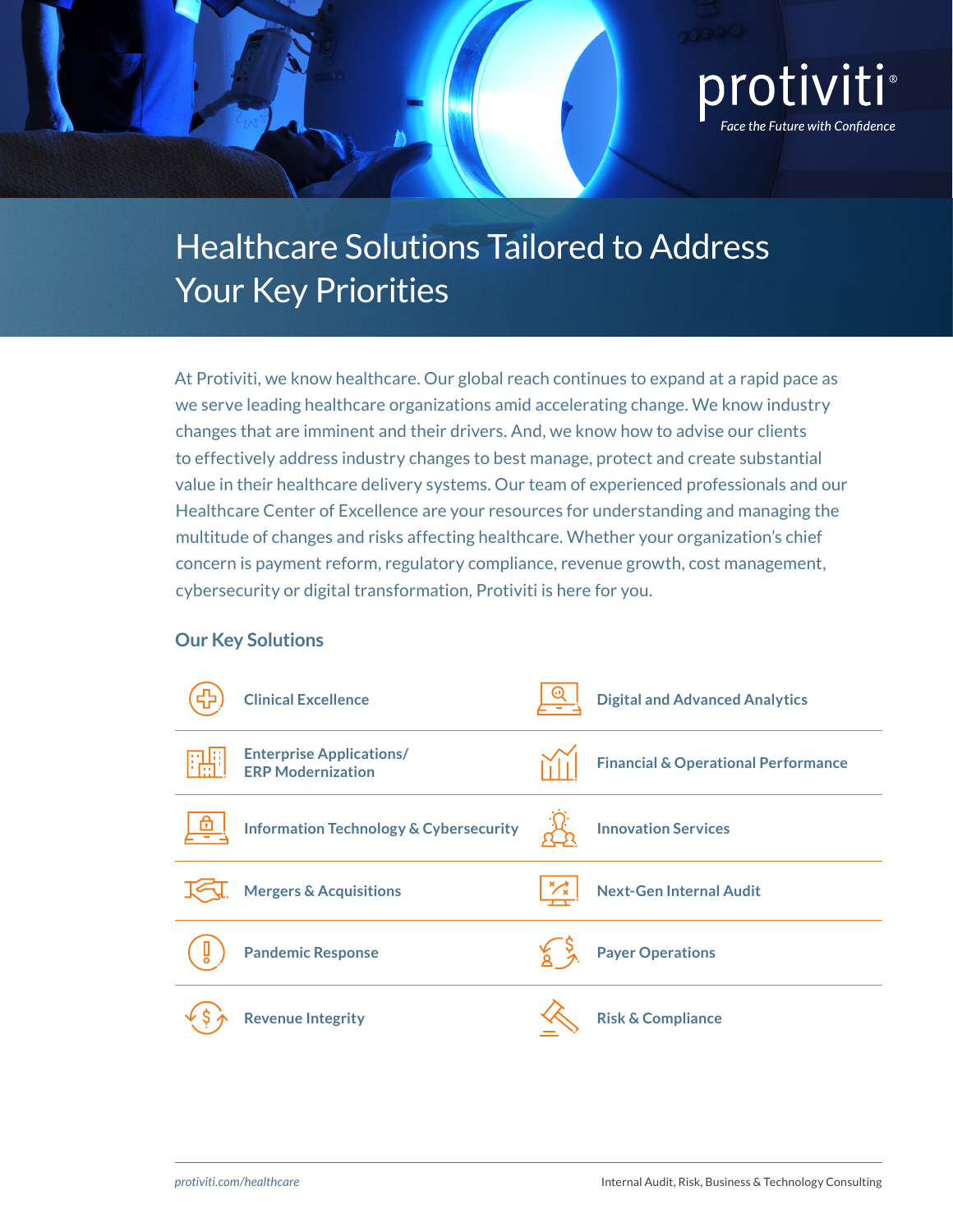#### **Clinical Excellence**

<span id="page-1-0"></span>Clinical performance is top of mind for healthcare systems and executives. Protiviti assists in value-based innovations designed to improve operational efficiencies, lower costs and achieve clinical excellence. Our data-driven and patient-focused approach provides organizations a path to minimize variation in practice and achieve better quality outcomes. Engaging with executives, physicians, nurses, and frontline staff, Protiviti's clinical program team incorporates design thinking, lean methodologies and data analytics to improve clinical operations, reduce unnecessary utilization and hardwire evidence-based practices.

### **Digital & Advanced Analytics**

Protiviti helps healthcare organizations make the promise of digital transformation a reality. We help organizations create a deep understanding of the risks and opportunities presented by emerging technologies and think creatively about how these technologies can be used to improve performance. Avenues of rapid transformation are driving the need for consistent innovation throughout health systems that strive for a competitive market presence. Whether leveraging artificial intelligence/machine learning to support advanced analytics, developing telehealth strategies, or implementing intelligent automation/robotic process automation across the enterprise, we help deliver confidence and value across a wide range of digital innovation initiatives today and into the future.

#### **Enterprise Applications/ ERP Modernization**

Protiviti has extensive experience helping our healthcare clients optimize all components of the financial, supply chain and human capital management system life cycle. Protiviti is unique in that we provide exceptional value

through our ability to design and develop these ERP solutions, to offer a unique and flexible talent pool to lead and support initiatives, and to offer deep industry and operational knowledge. Through our proven methodologies and resources, we lead and advise clients in designing comprehensive solutions, leveraging our proprietary solution-design framework, and implementing leading systems to enable business transformation.

### **Financial & Operational Performance**

Protiviti drives profitable growth in areas such as finance and revenue operations, merger integration, cash acceleration, and assistance with shared services design and implementation. Additionally, through our partnership with our parent company, Robert Half, we are able to share our clients' workload/burden to address vacancies or backlog issues in key business functions such as finance, accounts receivable and information technology operations.

### **Information Technology & Cybersecurity**

Emerging technologies, an ever-evolving threat landscape and changing business models continue driving a shift in the role of IT in healthcare. Protiviti helps healthcare organizations adapt to these origins of change through the design and implementation of advanced solutions in IT strategy, security and privacy, the cloud, enterprise applications, data and analytics, as well as through custom software services.

### **Innovation Services**

Healthcare innovation is translating ideas into solutions that address challenges and create value. The core objective of Protiviti Innovation Services is to support our clients along the entire innovation journey, including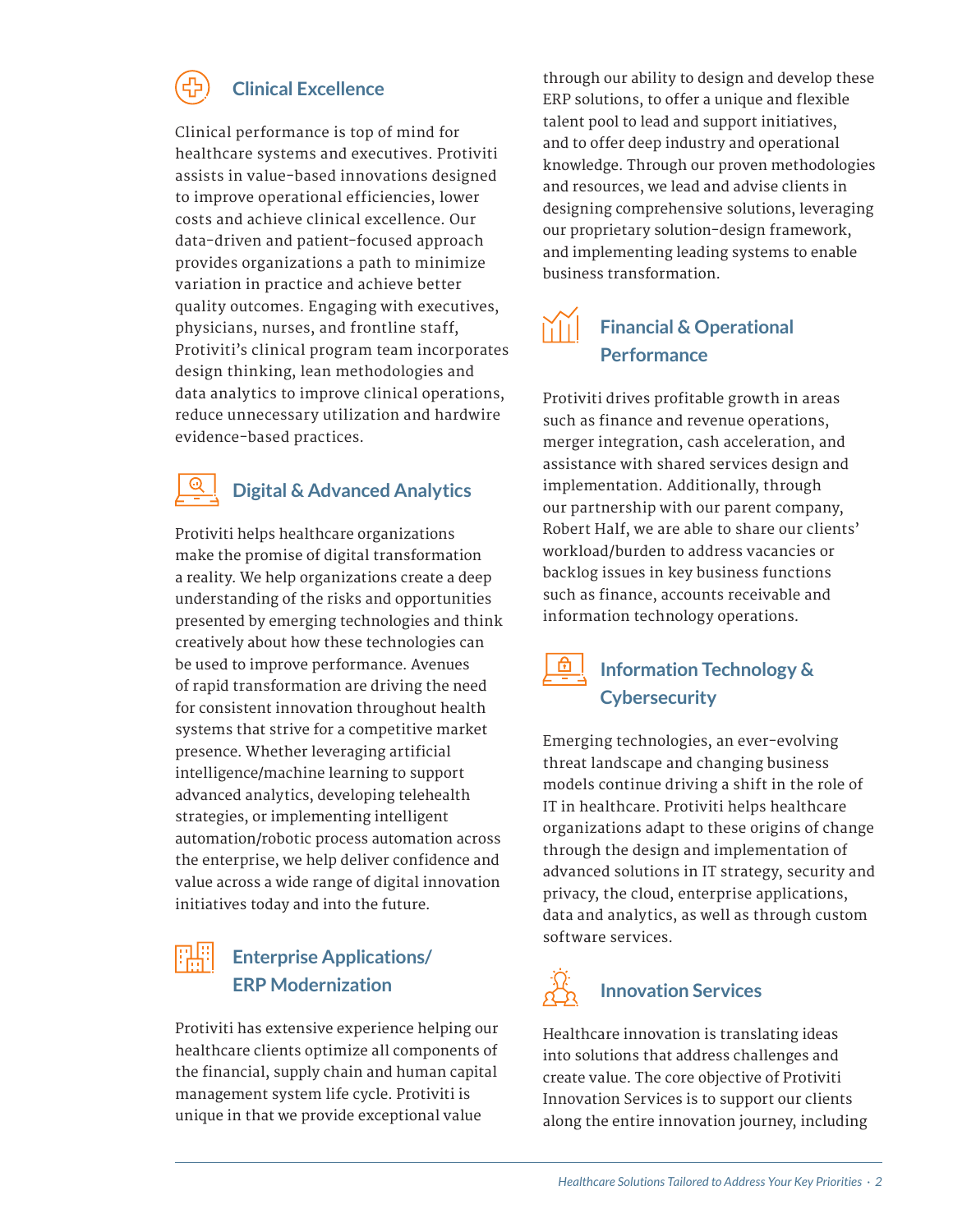<span id="page-2-0"></span>training, discovery and ideation workshops, prototyping, and implementation and execution. With Innovation Services, Protiviti can accelerate the pace of our clients along their innovation journey. We can equip individuals, teams or entire organizations with our deep healthcare expertise and knowledge to develop an effective innovation mindset, facilitate interactive workshops to help uncover root causes to current challenges and identify innovative solutions, and harness the power of emerging technologies to bring their ideas to implementation. We seamlessly blend our enterprise resources, ecosystem partner capabilities and leading technologies to help our clients create new ways of doing business.

### **TET** Mergers & Acquisitions

Our well developed and core/strategic solution offerings can be easily utilized to enhance the due diligence and post-acquisition processes. During the due diligence phase, we have the industry expertise and capabilities to assess a potential target's current state and identify potential gaps, revenue optimization and costreduction opportunities as well as operational, compliance and financial risks to your organization. This includes asset purchases, the assumption of the Medicare provider number and successor liabilities. Further, we have strong healthcare credentials and expertise to plan and assist with post-acquisition, integration, consolidation and optimization.

### **Next-Gen Internal Audit**

Protiviti's world-class internal audit (IA) services provide effective insight and confidence to leaders that their organizations can meet the demands of the ever-changing business environment. Management is leveraging IA more than ever as a strategic resource to provide guidance based on broad and deep skill sets and perspectives; highimpact reporting to stakeholders, including the audit committee; analytical and digital

capabilities; and internal knowledge of operations, strategic goals, and risk and control structures. Our IA services help ensure that healthcare organizations become more innovative and explore new technologies, identify and mitigate emerging risks, develop creative solutions to address complex business challenges, and encourage best practices to enhance business functions.

### **Pandemic Response**

COVID-19 continues to expand its global impact on individuals, businesses, communities and governments. We understand the resource and operational burden in meeting a wave of demand, changing regulatory requirements and stimulus legislation (e.g., Provider Relief Funding). Protiviti stands ready to assist with implementing and leading COVID-19 response teams to assist with risk mitigation across a variety of areas and to organize board communications and education. We are well positioned to provide top-tier interim resources to fill vacancies and to manage critical tasks to ensure financial health during the pandemic. We also assist healthcare organizations with emergency management advisory and audit consulting and have developed a contentcentric, web-based application to manage all aspects of emergency management, from the Hazard Vulnerability Assessments (HVA) to recovery documentation, including all associated regulatory requirements. Protiviti and Robert Half are on the ground helping several public and commercial entities dynamically address vaccination efforts and the accompanying challenges at scale. We're seeing that our clients need experience and capacity to manage massive projects, mobilize large on-demand teams and deploy the right talent across several key themes, including vaccination registration, scheduling and coordination, vaccine documentation and process support, vaccine analytics and reporting, and compliance assurance.